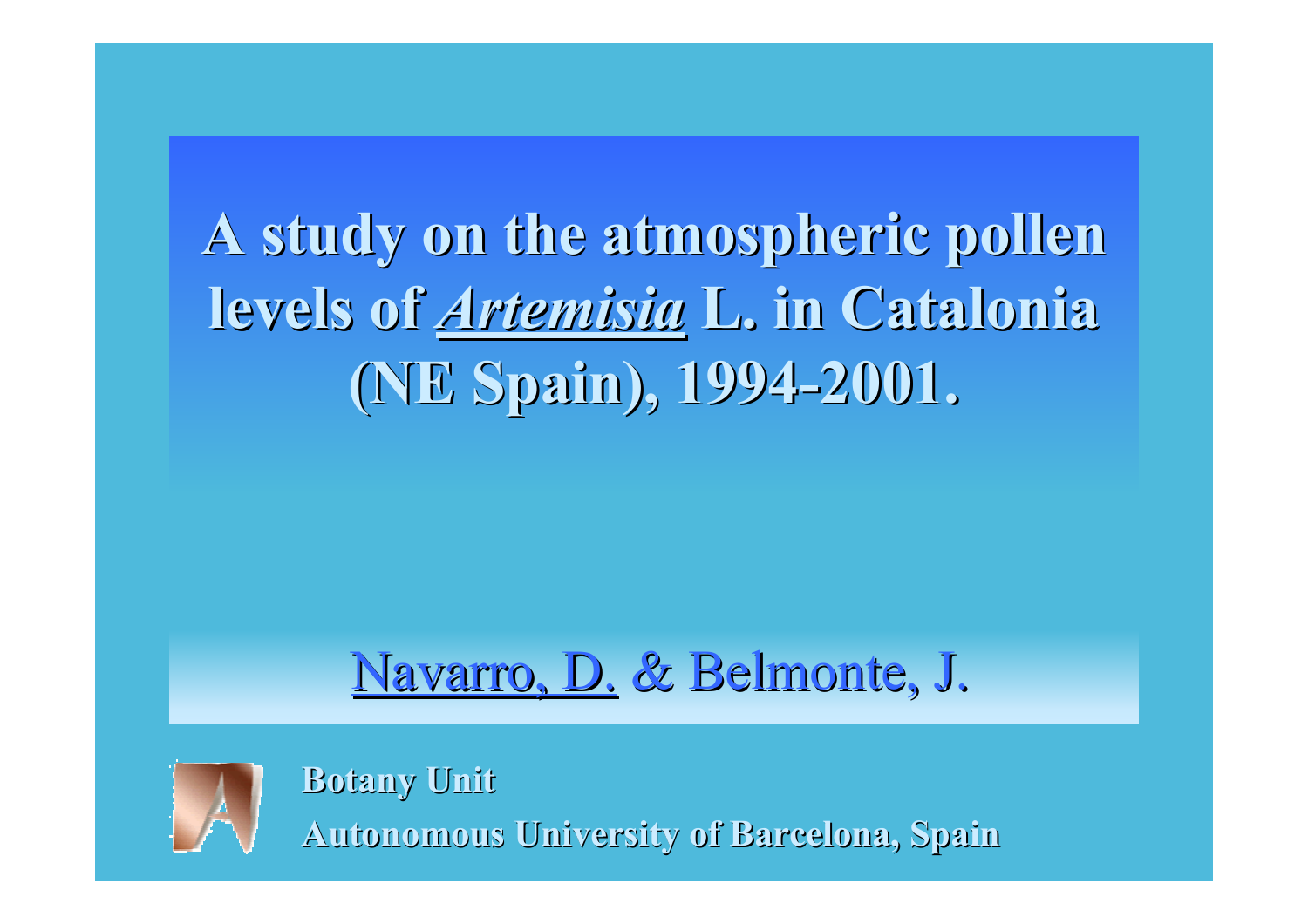# Objectives

- •To list the *Artemisia* species diversity in Catalonia and related corology.
- • To describe data series recorded: annual index, percentages, and maximum mean weekly and maximum mean daily concentrations.
- • To plot the curves describing the dynamics of the mean weekly concentrations.
- • To determine if there are any significant differences between sampling stations.
- • To represent the allergenic risk levels of *Artemisia* pollen in Catalonia (XAC categorical data).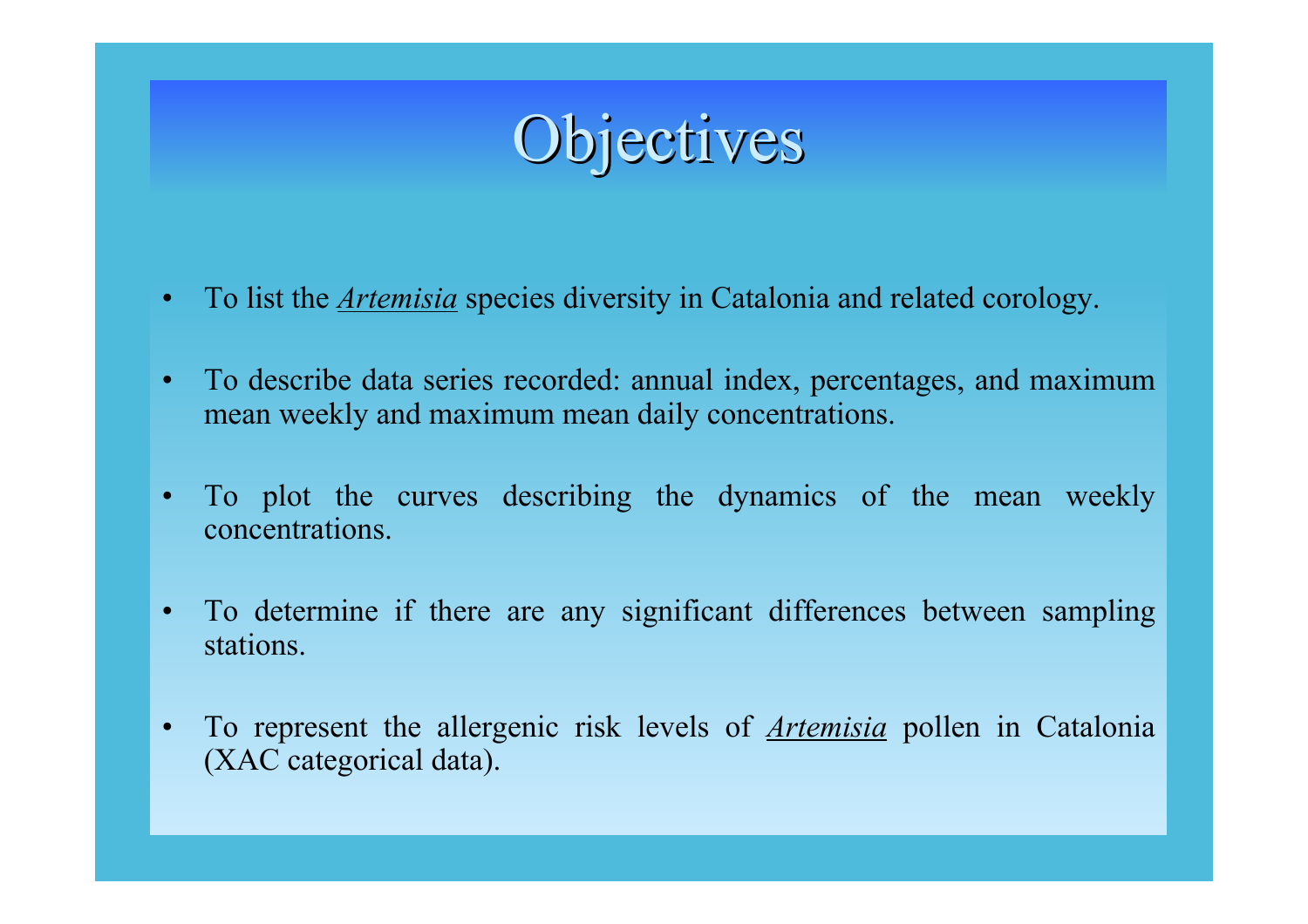# Aerobiological sampling station

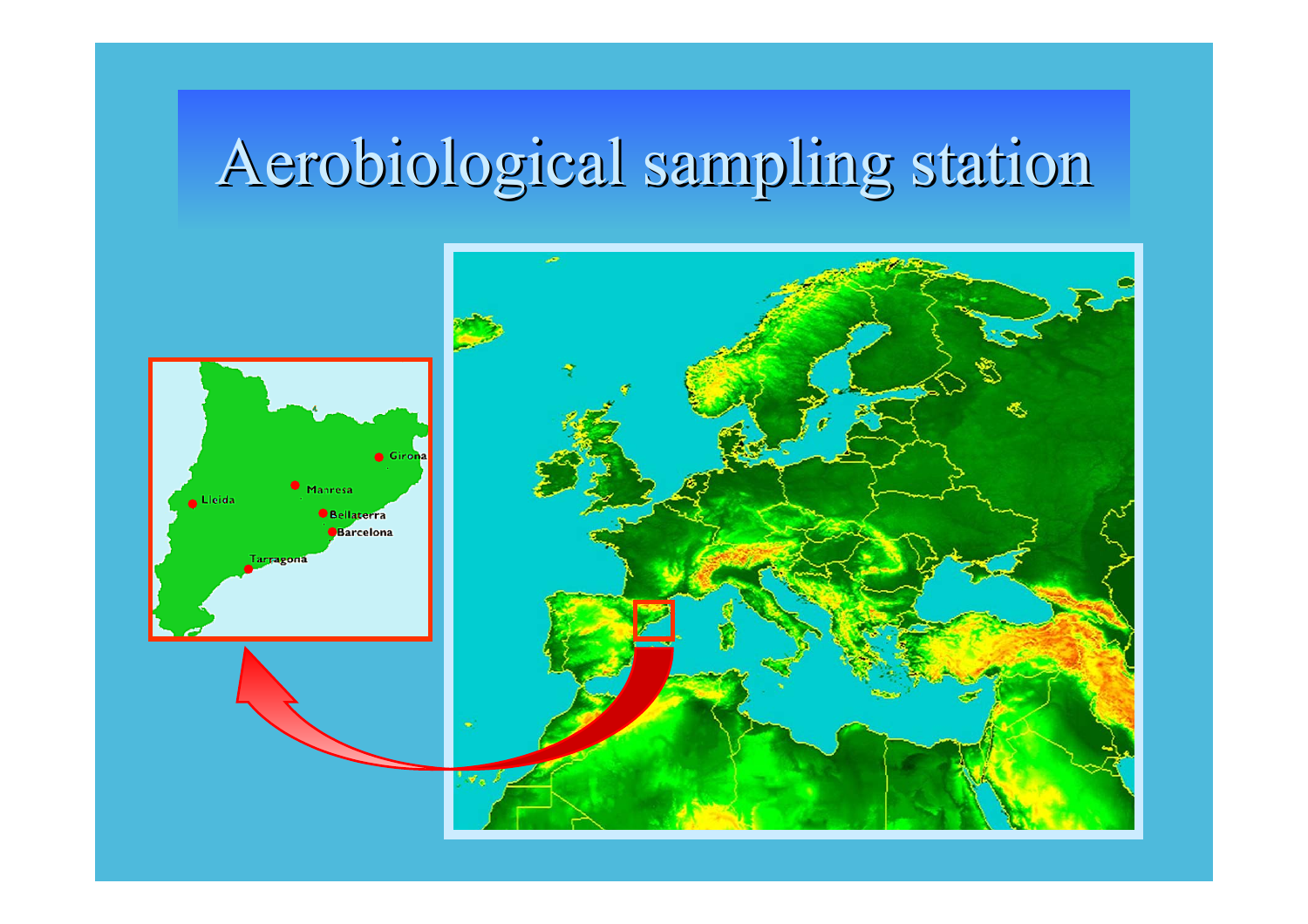### Geographical and climatic characteristics

|                                                                     | <b>Geographical characteristics</b> |                                    | <b>Climatic characteristics</b>                           |                                       |                                                 |  |  |
|---------------------------------------------------------------------|-------------------------------------|------------------------------------|-----------------------------------------------------------|---------------------------------------|-------------------------------------------------|--|--|
| Aerobiological<br><b>Sampling</b><br><b>Stations (study period)</b> | <b>Altitude</b><br>(m.a.s.l)        | Geographical<br><b>Coordinates</b> | <b>Mean</b><br><b>Annual</b><br><b>Temperature</b><br>(C) | <b>Annual</b><br><b>Rainfall (mm)</b> | <b>Phytoclimates</b><br>(1)                     |  |  |
| <b>Barcelona (1994-2001)</b>                                        | 12                                  | 41°24' N,02°11' E                  | 16.4                                                      | 593                                   | <b>Fresh-Tethyc-semiarid</b>                    |  |  |
| <b>Bellaterra (1994-2001)</b>                                       | 190                                 | 41°33' N, 02°07' E                 | 15.2                                                      | 594                                   | <b>Fresh-Continental Oriental-</b><br>semihumid |  |  |
| Girona (1996-2001)                                                  | 70                                  | 41°59' N, 02°60' E                 | 15.0                                                      | 740                                   | <b>Fresh-Continental Oriental-</b><br>semihumid |  |  |
| Lleida (1996-2001)                                                  | 221                                 | 41°37' N, 00°37' E                 | 15.1                                                      | 385                                   | <b>Fresh-Transitional-semiarid</b>              |  |  |
| <b>Manresa (1996-2001)</b>                                          | 238                                 | 41°43' N, 01°50' E                 | 13.6                                                      | 619                                   | <b>Fresh-Continental Oriental-</b><br>semihumid |  |  |
| Tarragona (1996-2001)                                               | 20                                  | 41°07' N, 01°15' E                 | 15.8                                                      | 478                                   | <b>Fresh-Tethyc-semiarid</b>                    |  |  |

#### **(1). Allue, 1990**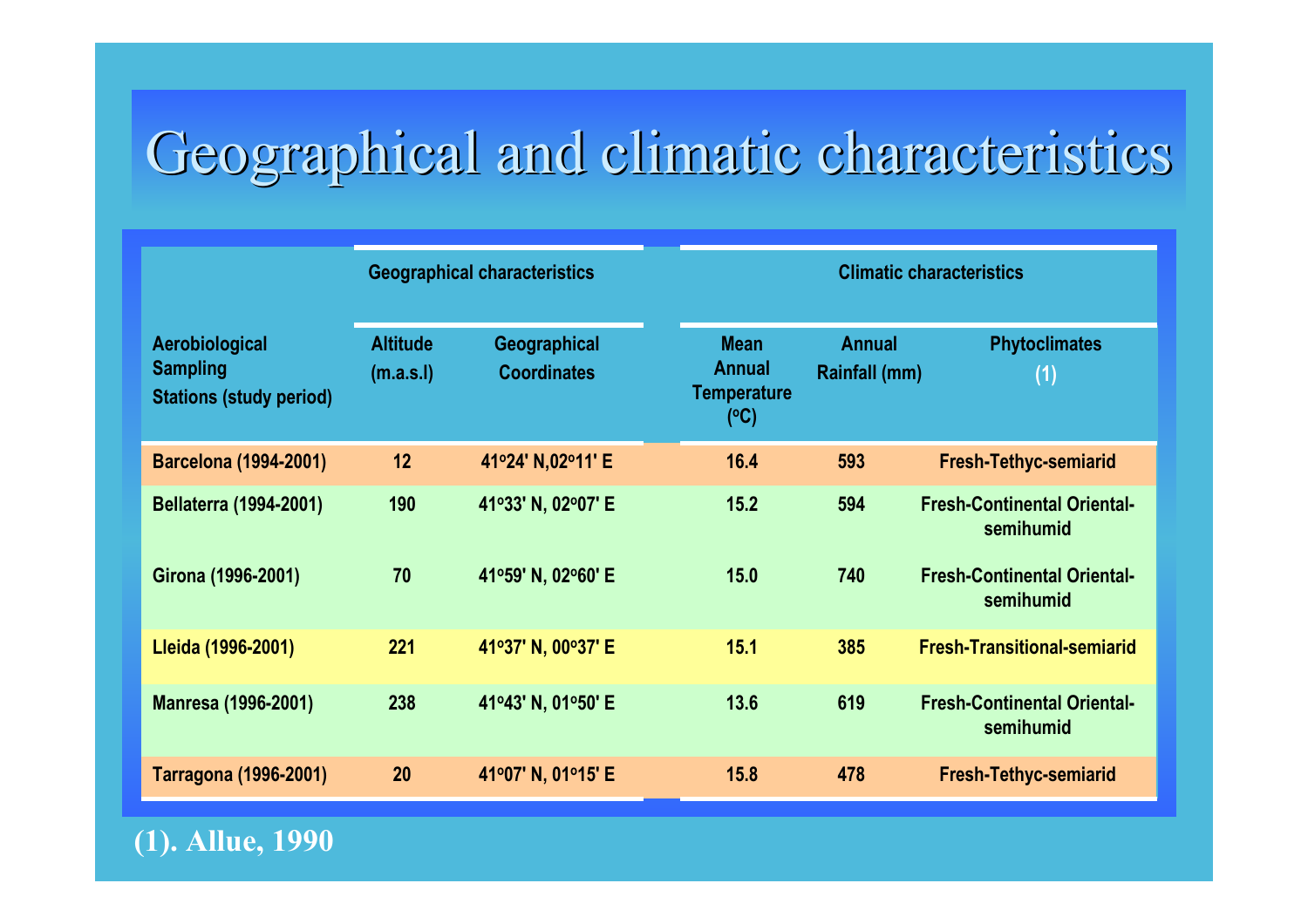### Material and methods

- 7-days Hirst spore traps (Hirst, 1952)
- Counting method proposed by REA (Domínguez, 1991)
- Mean daily and mean weekly Artemisia pollen concentrations
- • Mean weekly pollen concentration expressed in terms of allergenicity risk in categorical data (Belmonte et al 2000)
- •**Basic statistics**
- •Spearman correlations
- • Ward's method (tree clustering): Squared Euclidean distances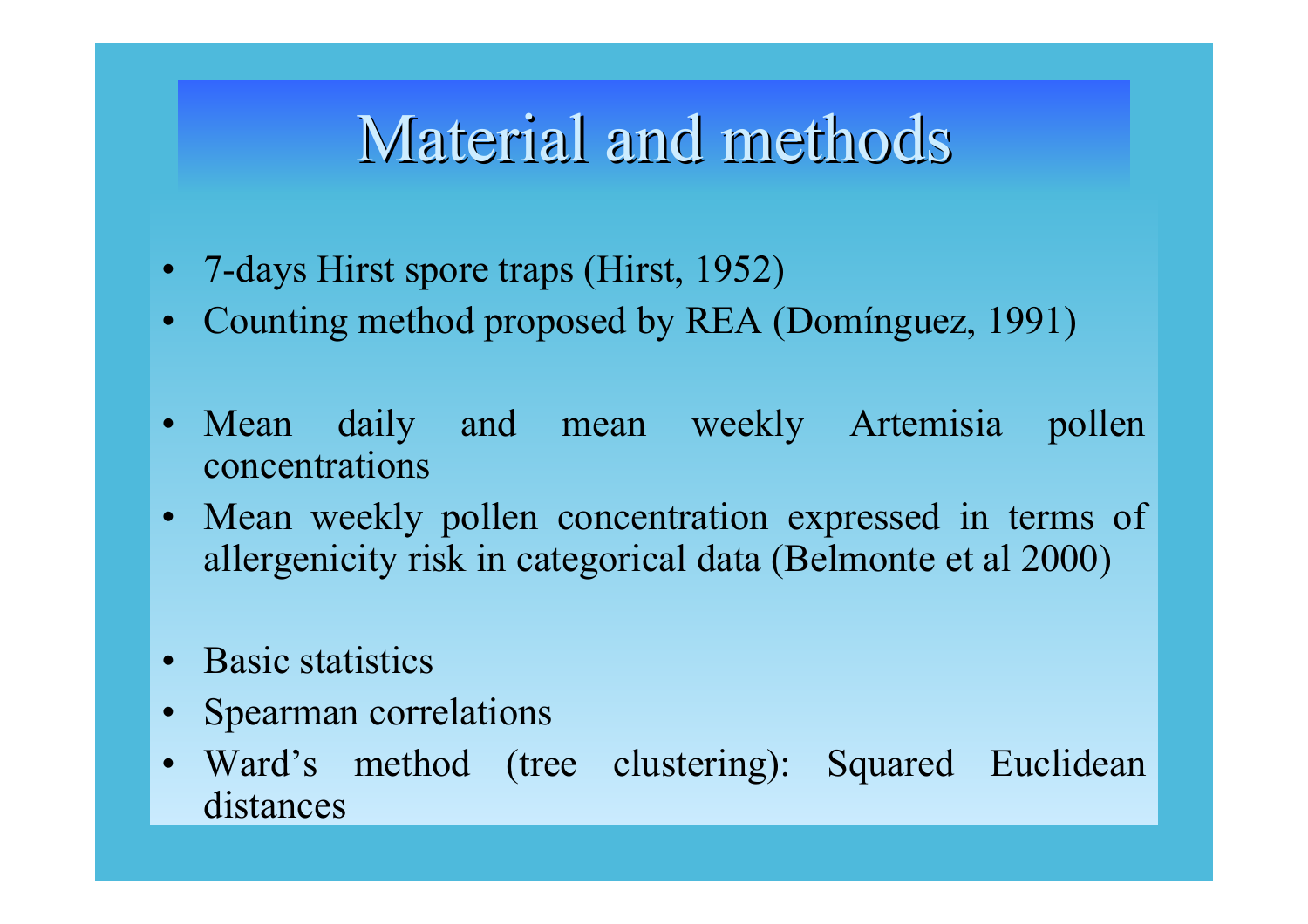*Artemisia Artemisia* diversity diversity

|                  | Nr species | % respect world | % respect Europe (5) | Nr endemic species (5) |
|------------------|------------|-----------------|----------------------|------------------------|
| <b>World</b>     | 300(2)     |                 | ▱                    |                        |
| <b>Europe</b>    | 57(5)      | 19.0            | O                    |                        |
| <b>Spain</b>     | 17(3)      | 5.7             | 29.8                 | $\boldsymbol{3}$       |
| <b>Catalonia</b> | 14(4)      | 4.7             | 24.6                 |                        |

**(2) Mabberley, 1987 (3) www. programanthos. org (4) Bolòs & Vigo, 1995 (5) Flora Europea, 1976**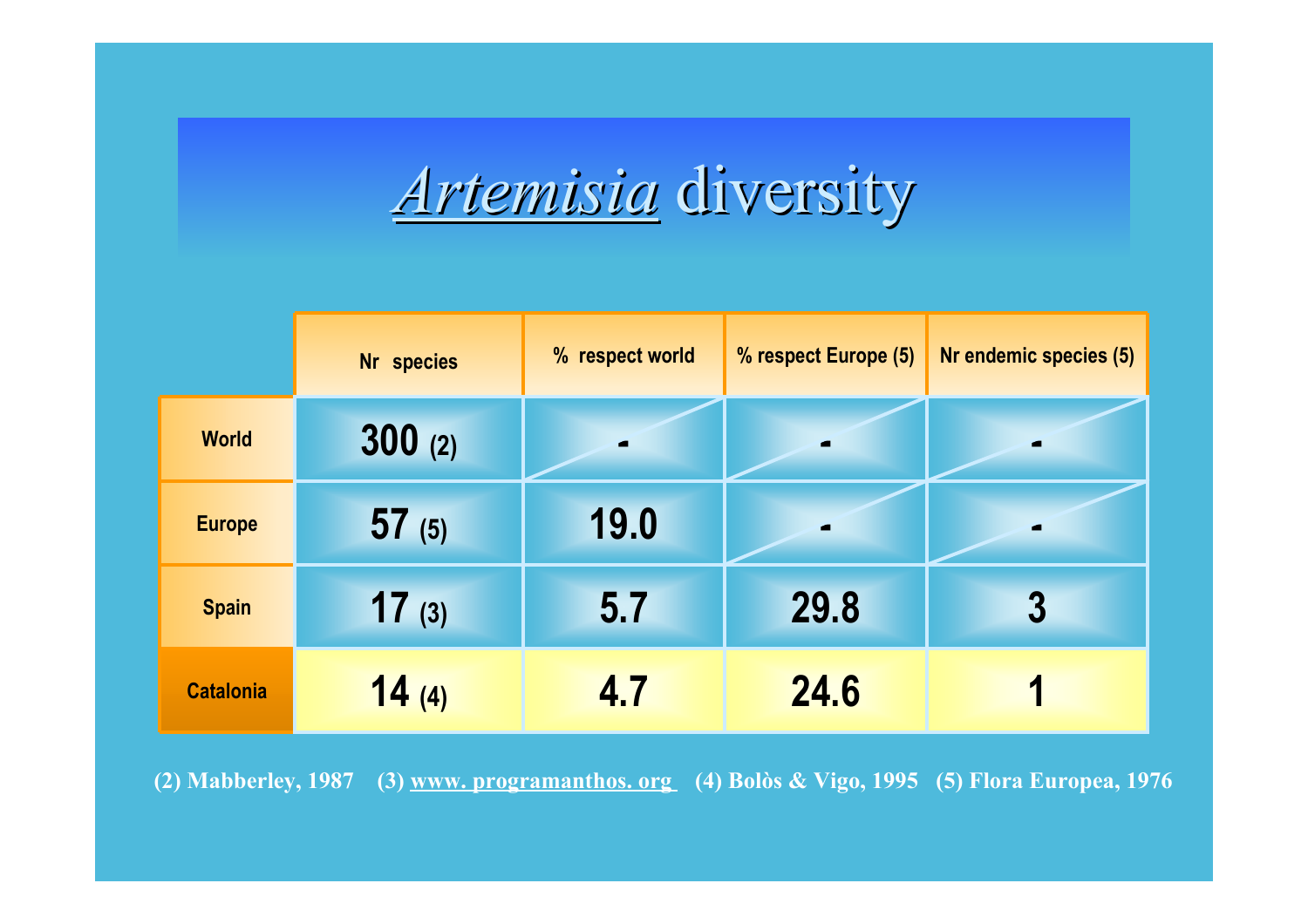#### *Artemisia* species in Catalonia

| Frequency    | Artem is ia species                                                                                                                                                                                                                                                                  |
|--------------|--------------------------------------------------------------------------------------------------------------------------------------------------------------------------------------------------------------------------------------------------------------------------------------|
| (4)          | (3)                                                                                                                                                                                                                                                                                  |
| RR.          | A alba Turra<br>(A. cam phorata Vill., A. biaso lettiana Vis., A. suavis Jord., A. lobe lii All., A. incanescens Jord.)                                                                                                                                                              |
| RR.          | A.abrotanum L.<br>(A. paniculata Lam., A. procera Willd., A. elatior K. bkov, A. proceriform is Krasch., A. herbacea Ehrh. ExWilld.)                                                                                                                                                 |
| RR.          | A.absinthium L.                                                                                                                                                                                                                                                                      |
| RR.          | A.annua L.                                                                                                                                                                                                                                                                           |
| RR.          | A.arborescens L.                                                                                                                                                                                                                                                                     |
| RR.          | <b>A.barrelieri</b> Bess.                                                                                                                                                                                                                                                            |
| $\mathbb{R}$ | A. caerulescens subsp. gallica (Willd.) K.M. Perss.                                                                                                                                                                                                                                  |
| C.C.         | A. cam pestris subsp. cam pestris L.<br>(A. cam pestris subsp sericea (Fr.) Lem ke & Rothm., A. sericophylla Rupr., A. marschalliana Spreng., A. inodora M. Bieb,<br>A.dniproica K.bkov, A.cam pestris subsp lednicensis (Rochel) Lemke & Rothm., A.cam pestris subsp inodora Nyman) |
| C.C.         | A. cam pestris subsp. glutinosa Gay ex Bess.<br>(A. jussieana J. Gay ex Besser, A. variabilis Ten., A. ghutinosa Gay ex Besser)                                                                                                                                                      |
| RR.          | A.chamaemelifolia Vill.                                                                                                                                                                                                                                                              |
| RR.          | A.eriantha Ten.<br>(A.petrosa (Baum q) Fritsch in Kem, A.baum gartenii Besser, A.villarsii Gen& Godr.)                                                                                                                                                                               |
| C.C.         | A.herba-alba Asso<br>$(A \cdot \text{argonensis}$ Lam.)                                                                                                                                                                                                                              |
| RR.          | A.umbelliform is Lam.<br>(A.mutellina Vill., A.grabiellae Br.-Bl., A.laxa Fritsch)                                                                                                                                                                                                   |
| C.C.         | Very rare<br>$R$ $R$ .<br>A. verlotiorum Lamotte                                                                                                                                                                                                                                     |
| C.C.         | Rare<br>A.vulgaris L.<br>$R$ .                                                                                                                                                                                                                                                       |
| $\bf(3)$     | Very common<br>$C$ $C$<br>www.programanthos.org (4) Bolòs & Vigo, 1995                                                                                                                                                                                                               |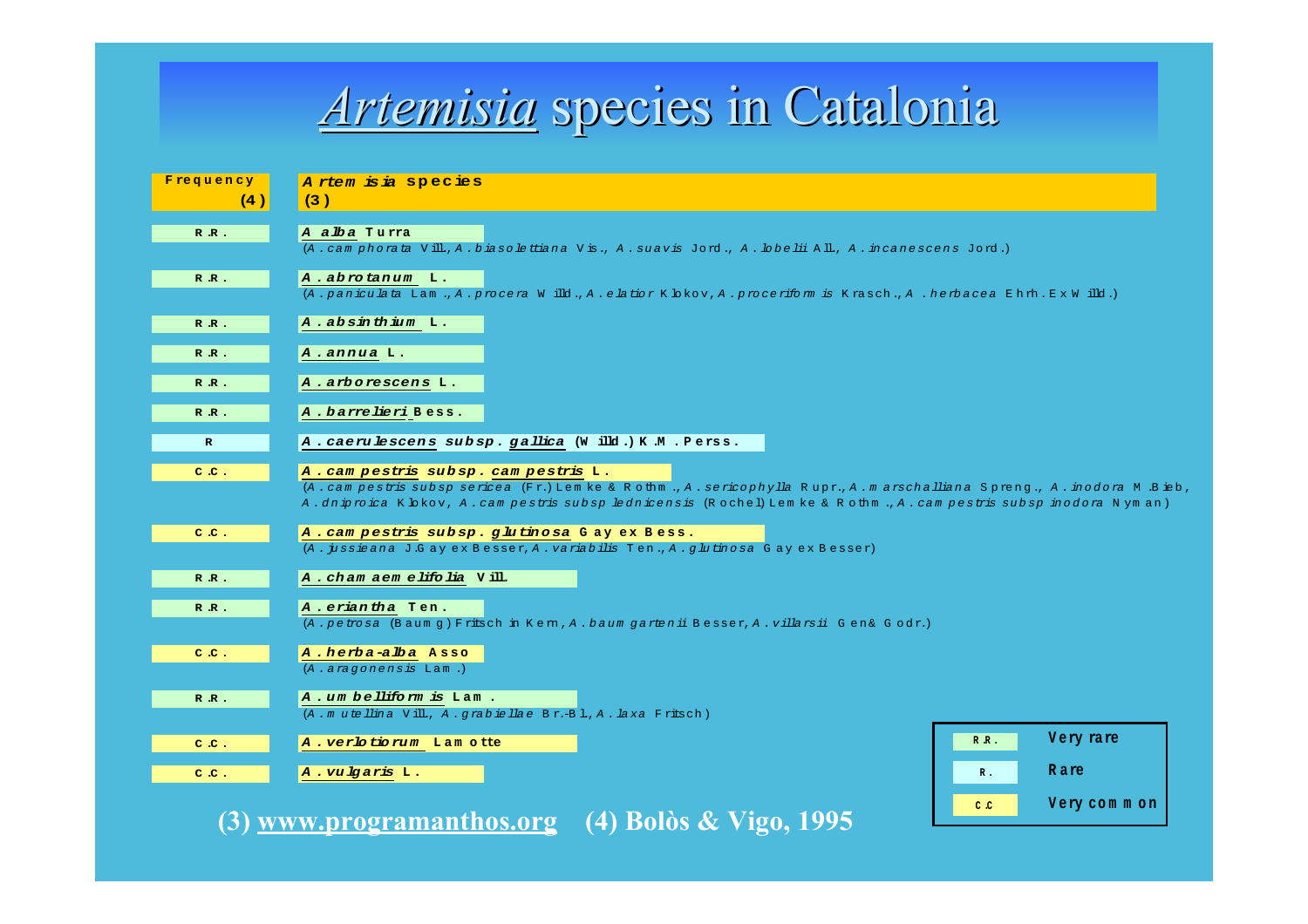## Common *Artemisia* species in Catalonia

|                                                                                    | <b>A.</b> campestris<br>subsp.<br>campestris L.       | <u>A. campestris</u><br>subsp. <i>glutinosa</i><br><b>Gay ex Bess.</b>     | A. herba-alba<br><b>Asso</b>                                     | A. verlotiorum<br><b>Lamotte</b>                               | A. vulgaris L.                        |  |  |
|------------------------------------------------------------------------------------|-------------------------------------------------------|----------------------------------------------------------------------------|------------------------------------------------------------------|----------------------------------------------------------------|---------------------------------------|--|--|
| <b>Altitude</b>                                                                    | 750-1580m                                             | $0-1500m$                                                                  | $0-800m$                                                         | $0-600(1400)m$                                                 | 200-1700m                             |  |  |
| <b>Flowering</b><br>period                                                         | $J(L) AG - O$                                         | $J(L) AG - O$                                                              | $JN) S - D$                                                      | $JL - AG(S)$                                                   | $(JN)$ JL - S $(N)$                   |  |  |
| <b>Habitat</b>                                                                     | <b>Waste places</b>                                   | <b>Waste places</b>                                                        | <b>Nitrophilous and</b><br>dry scrubs<br>(thyme thickests)       | <b>Nitrophilous</b><br>areas and<br>margins of wet<br>cultures | <b>Nitrophilous and</b><br>dry places |  |  |
| <b>Distribution</b><br>(4)(6)                                                      | -Pyrennes<br>-Most of<br>continental<br><b>Europe</b> | -WMediteranean<br>region (from<br><b>Portugal to Italy</b><br>and Sicilia) | -CE and S Spain<br>-S Iran and<br><b>Mediterranean</b><br>region | -Mediterranean<br>region<br>- Asia E                           | -Humit<br>Mediterranean<br>region     |  |  |
|                                                                                    |                                                       |                                                                            |                                                                  |                                                                |                                       |  |  |
| (4) Bolós & Vigo, 1995<br>www.biodiver.ub.es/biocat/homepage.htm<br>$\overline{6}$ |                                                       |                                                                            |                                                                  |                                                                |                                       |  |  |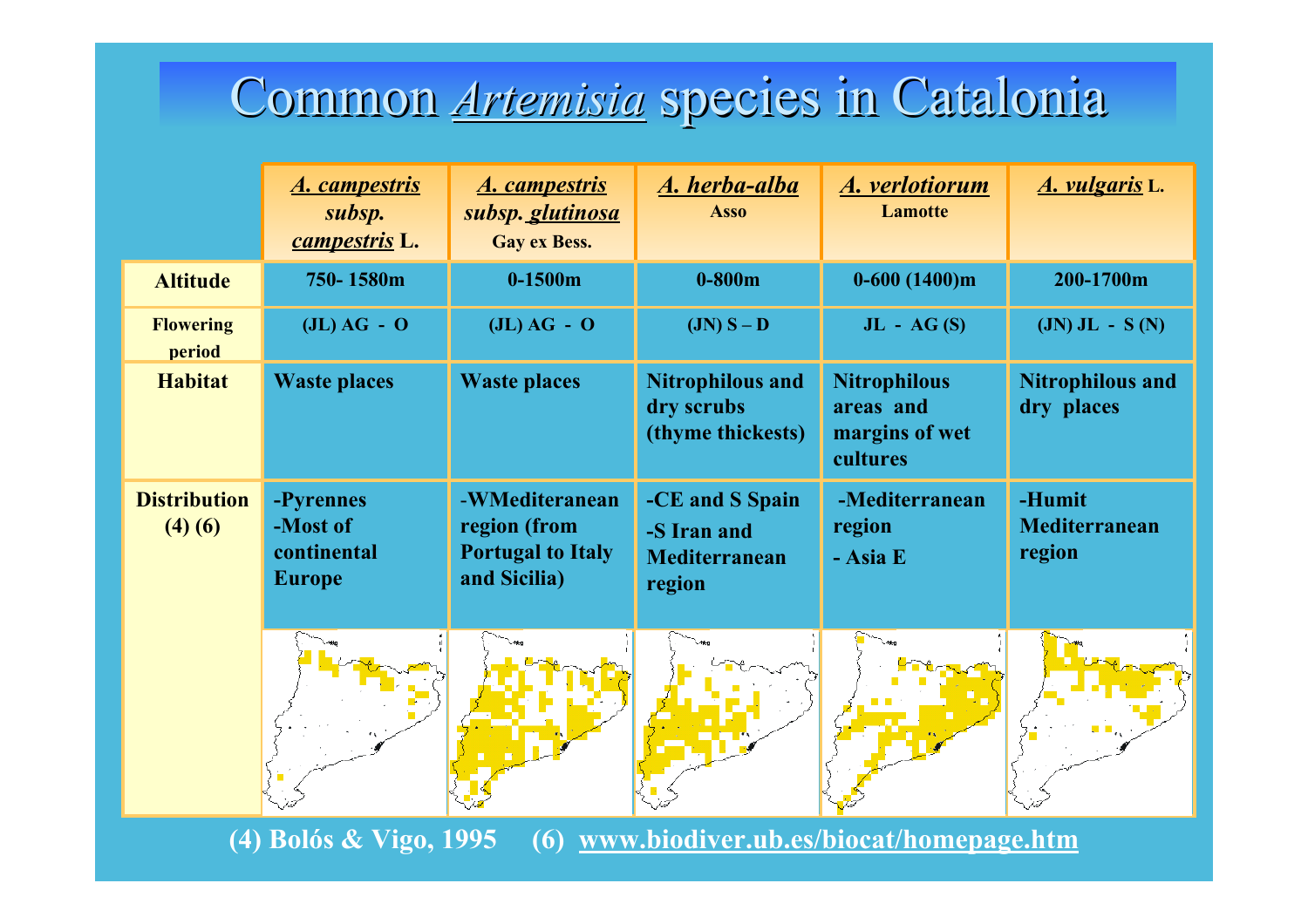

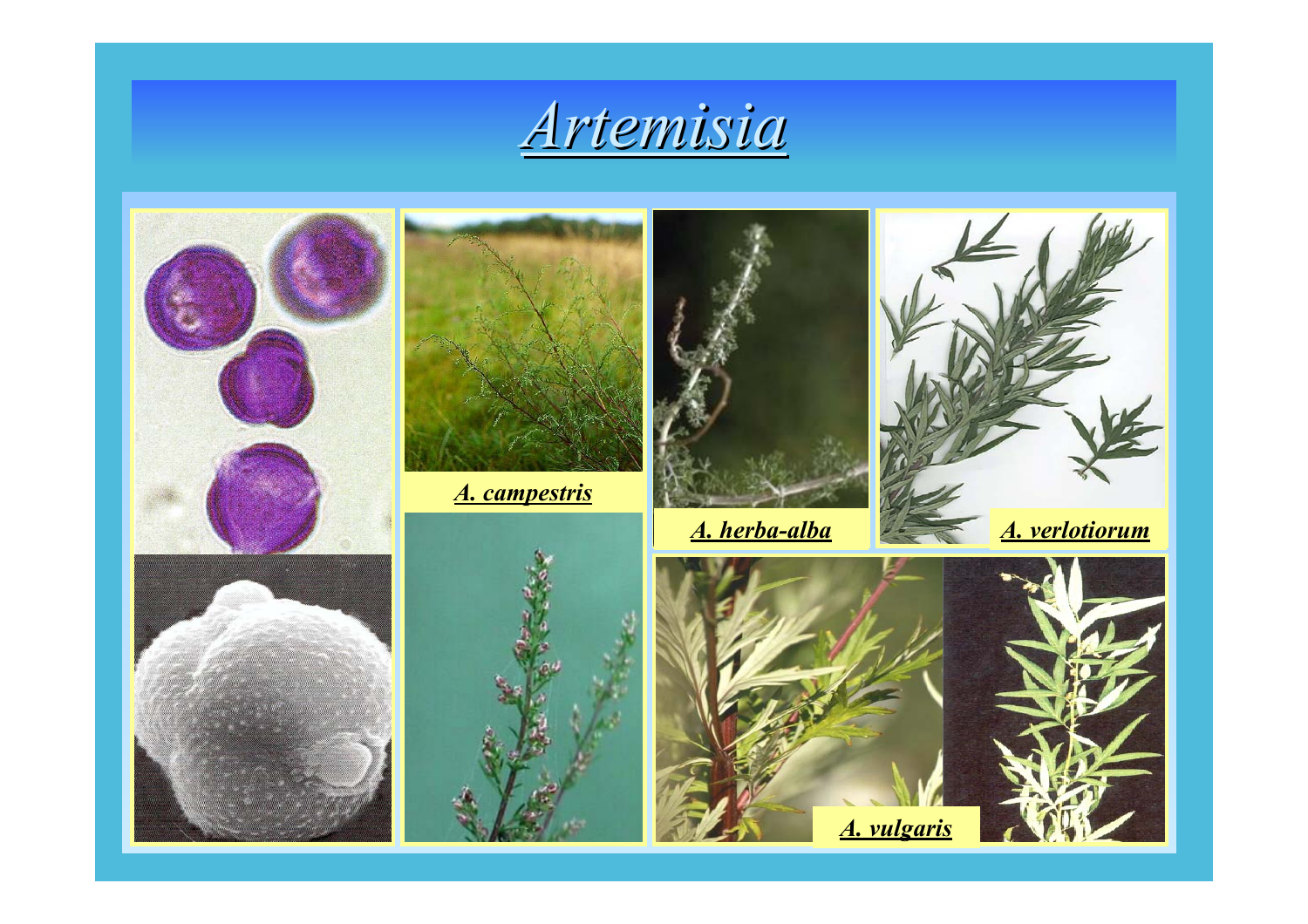#### Similitude between sampler stations



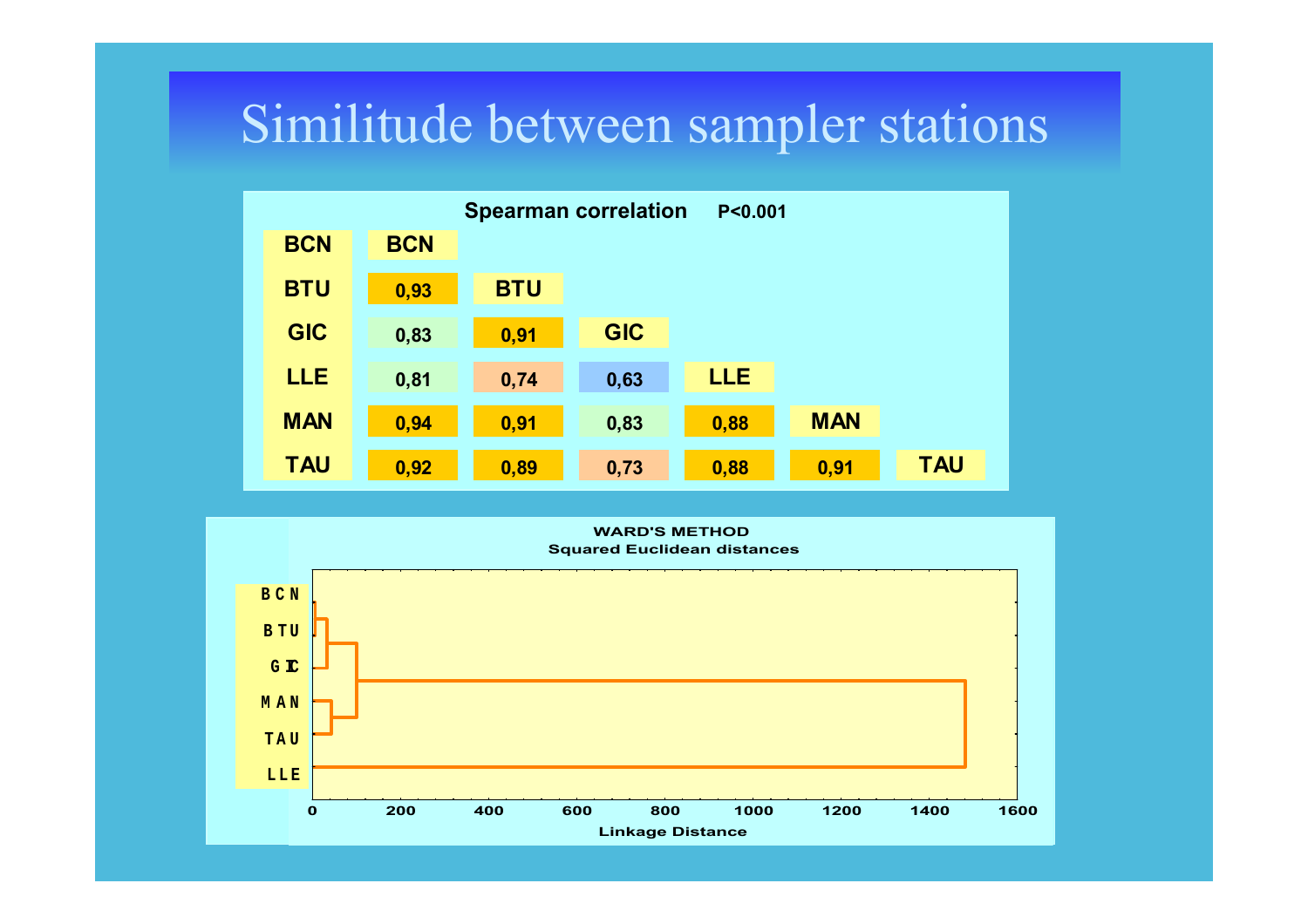# Annual pollen counts Annual pollen counts

|                  | ANNUAL        |                            |                            |            | W EEKLY MAXMUM |       | DALY MAXMUM   |                 |
|------------------|---------------|----------------------------|----------------------------|------------|----------------|-------|---------------|-----------------|
|                  | <b>POLLEN</b> | $\boldsymbol{\mathcal{E}}$ | $\boldsymbol{\mathcal{E}}$ | %          | Concentr.      | W eek | Concentr.     | Date            |
|                  | <b>INDEX</b>  | TO TAL                     | HERBS                      | ASTERACEAE | $P/m3/w$ eek   | N r   | $P/m^3$ $day$ | mmdd            |
| <b>BARCELONA</b> |               |                            |                            |            |                |       |               |                 |
| 1994             | 76            | 0,2                        | 1,2                        | 62,8       | 2,8            | 39    | 7,7           | S <sub>20</sub> |
| 1995             | 160           | 0,4                        | 2,5                        | 75,1       | 9,6            | 37    | 40,6          | S15             |
| 1996             | 244           | 0,5                        | 2,8                        | 69,9       | 8,6            | 38    | 17,0          | S18             |
| 1997             | 318           | 0,5                        | 3,1                        | 82,8       | 10A            | 38    | 20,3          | N 9             |
| 1998             | 186           | 0,3                        | 2,7                        | 70,5       | 6,9            | 44    | 16,8          | 031             |
| 1999             | 174           | 0,4                        | 2,9                        | 74,7       | 6,1            | 44    | 24,5          | N <sub>4</sub>  |
| 2000             | 128           | 0,2                        | 2,1                        | 70,3       | 2,6            | 45    | 7,7           | N <sub>4</sub>  |
| 2001             | 93            | 0,3                        | 1,9                        | 67,9       | 2,1            | 39    | 7,0           | S <sub>26</sub> |
| <b>LLEDA</b>     |               |                            |                            |            |                |       |               |                 |
| 1996             | 1021          | 3,6                        | 8,8                        | 88,6       | 74,5           | 42    | 233,8         | 019             |
| 1997             | 1000          | 3,3                        | 13,0                       | 91,9       | 55,6           | 45    | 163,1         | N 8             |
| 1998             | 521           | 1A                         | 4,0                        | 78,2       | 40,6           | 44    | 62,3          | 0 31            |
| 1999             | 521           | 2,6                        | 7,5                        | 89,2       | 32,9           | 44    | 102,2         | N <sub>3</sub>  |
| 2000             | 233           | 1,0                        | 3,5                        | 77,2       | 13,6           | 44    | 22A           | 031             |
| 2001             | 189           | 1,1                        | 3,2                        | 75,3       | 8,8            | 44    | 23,8          | N <sub>1</sub>  |
|                  |               |                            |                            |            |                |       |               |                 |
| BCN 94-01        | 172           | 0A                         | 2A                         | 71,8       | 4,5            | 38    | 7,2           | S <sub>15</sub> |
| BTU 94-01        | 202           | 0,6                        | 2,9                        | 66,1       | 5,2            | 38    | 17A           | S <sub>17</sub> |
| G IC 96-01       | 107           | 0,2                        | 1,1                        | 49,1       | 2,7            | 39    | 5,6           | S29             |
| LLE 96-01        | 581           | 2,2                        | 6,7                        | 83A        | 25,9           | 44    | 44,6          | 030             |
| MAN 96-01        | 257           | 0,7                        | 3,0                        | 73,6       | 6,6            | 44    | 13A           | 030             |
| TAU 96-01        | 261           | 0,9                        | 3,2                        | 76,9       | 6,5            | 44    | 14,8          | 030             |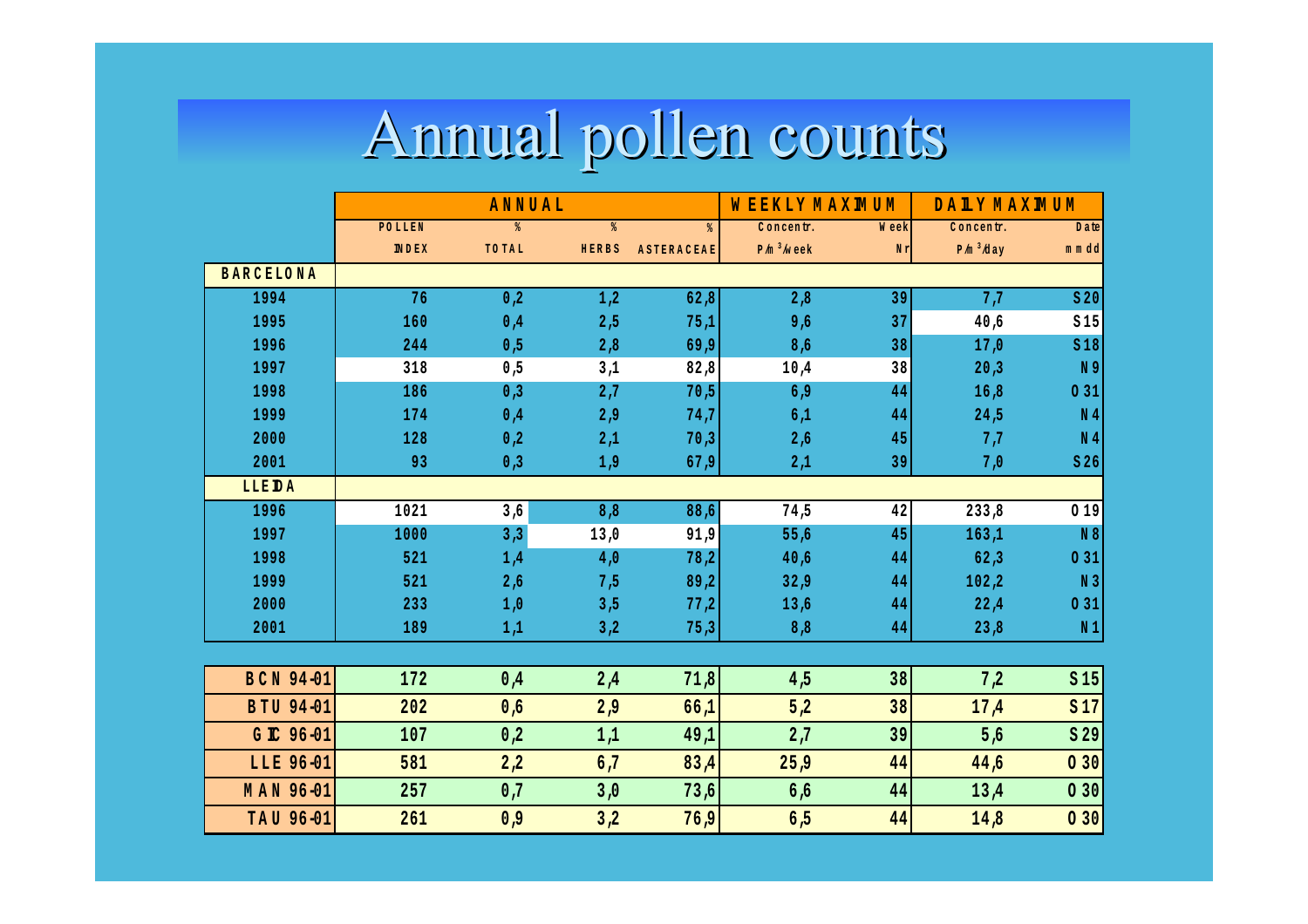#### Mean weekly **Artemisia** pollen dynamics













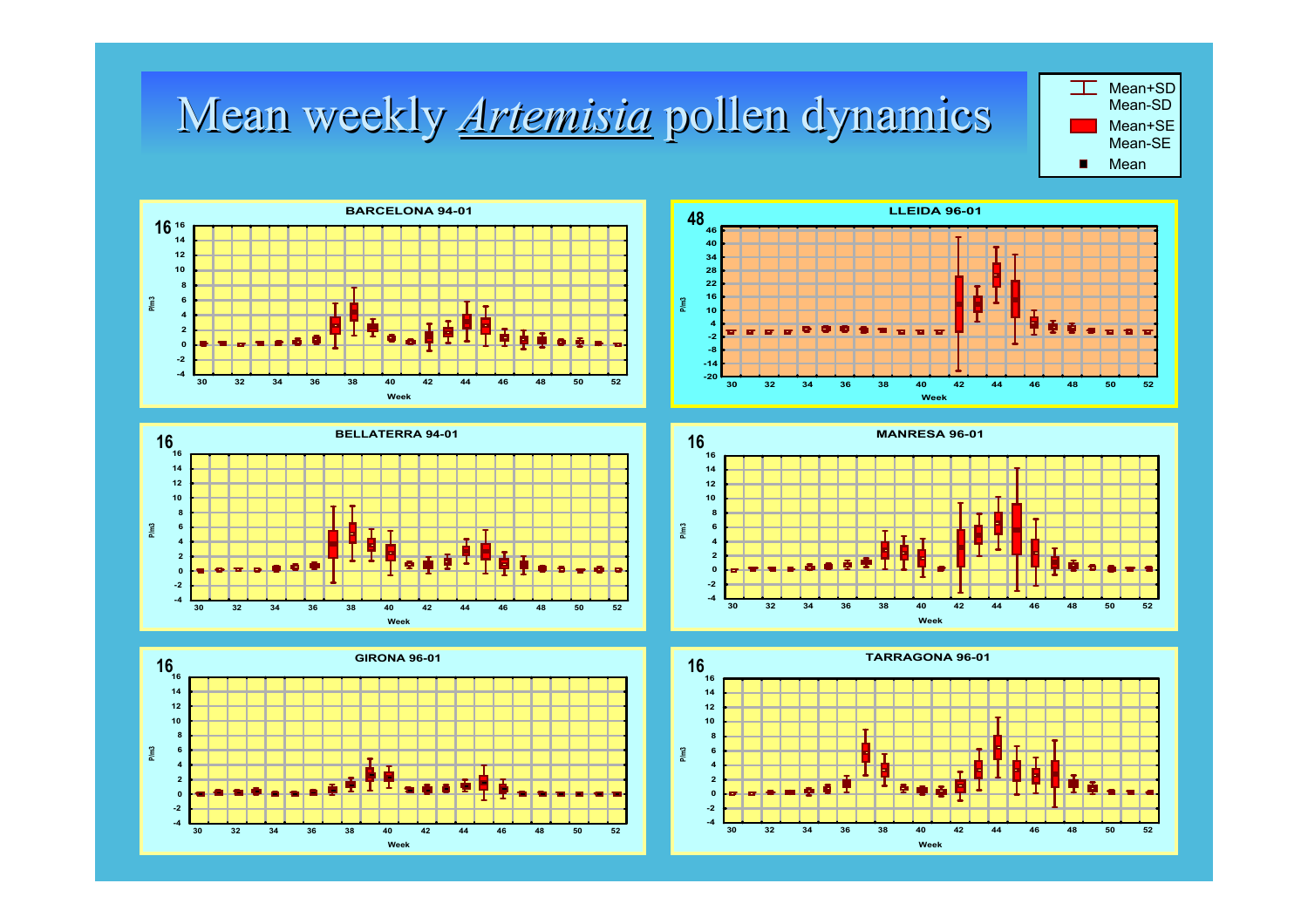

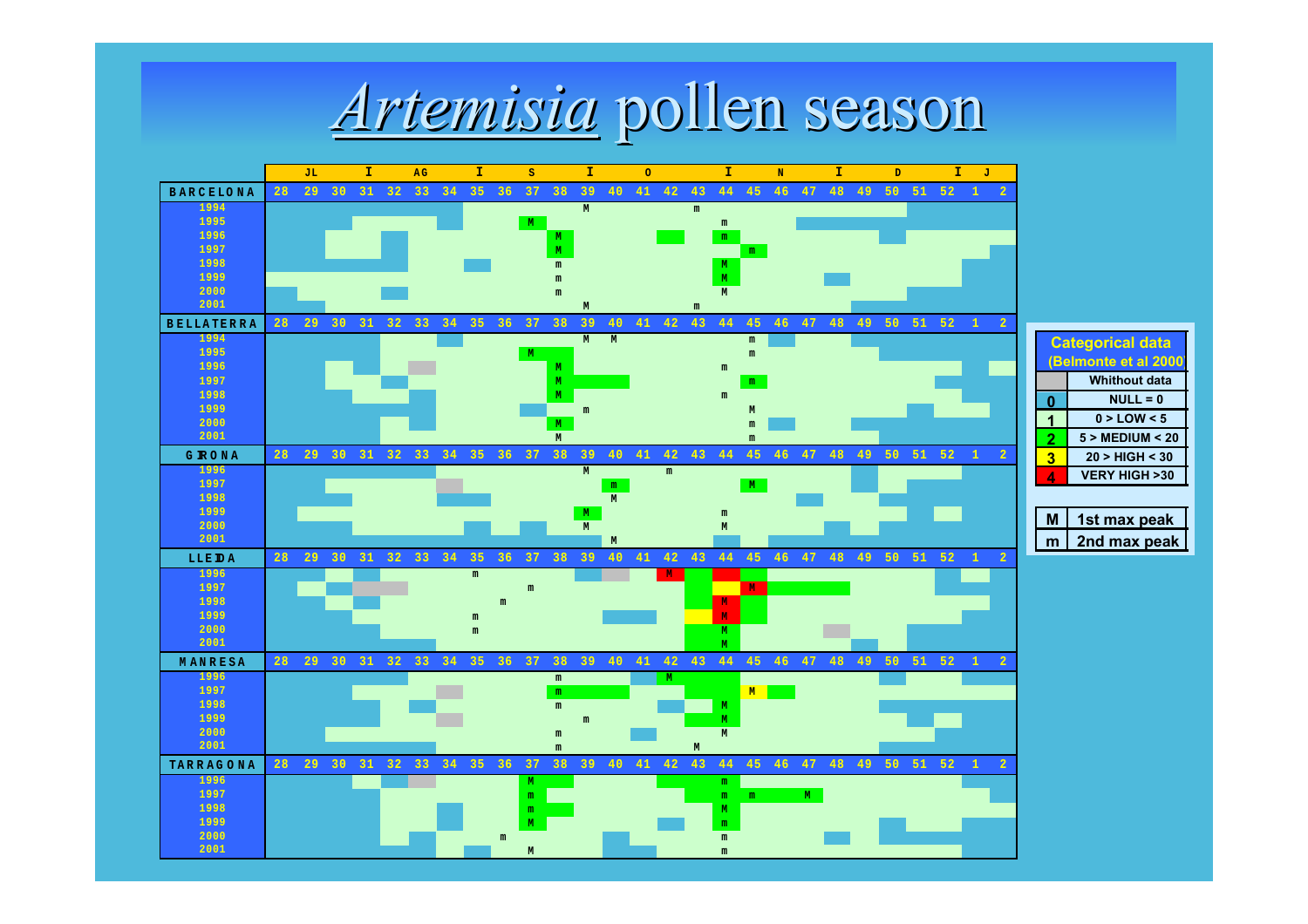#### Pollen and meteorology







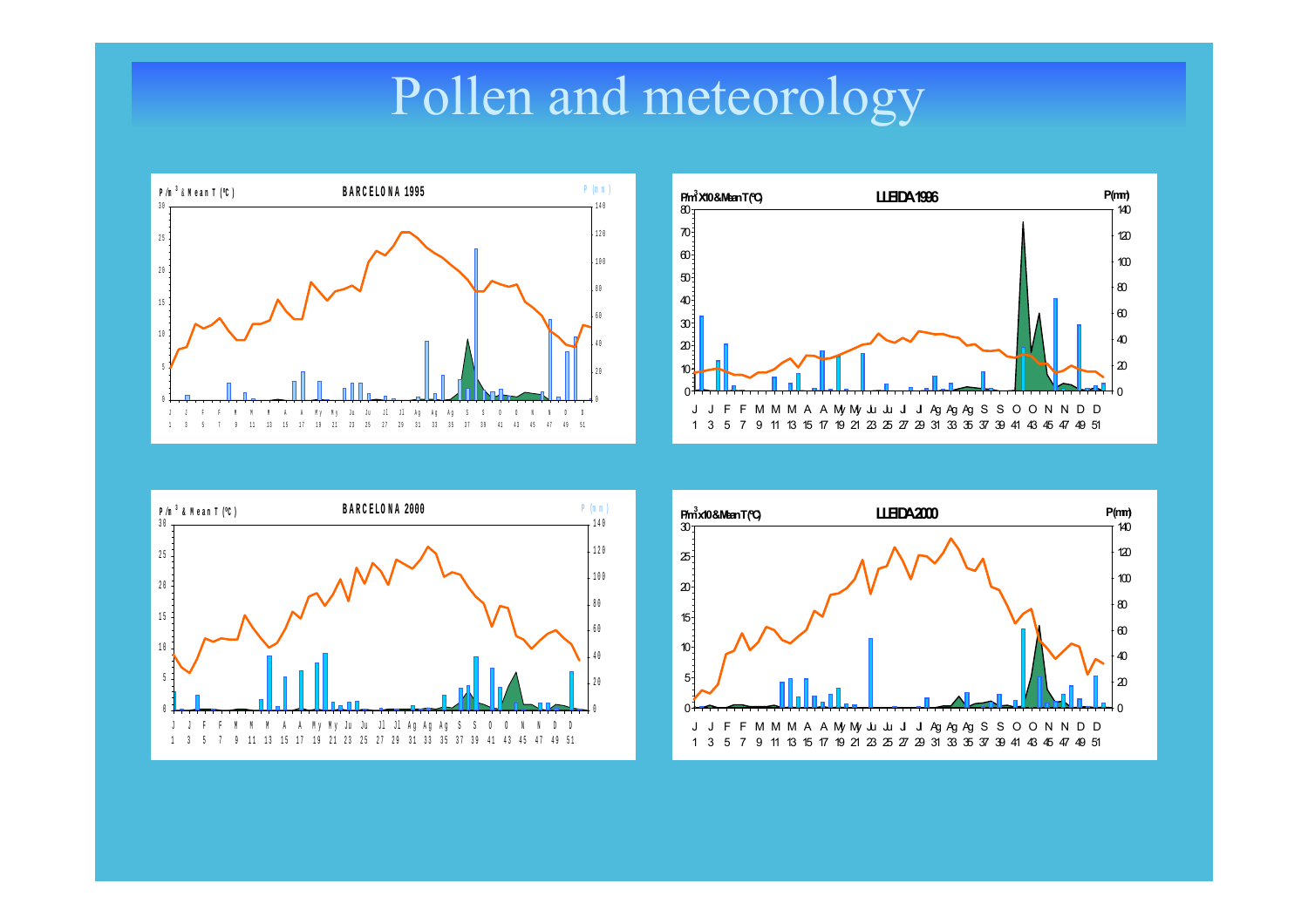### Conclusions Conclusions

- • A similar behaviour pattern between all sampling station is observed except Lleida.
- • Two pollen peaks are observed, possibly due to different *Artemisia* species. The first peak is more important in Barcelona, Bellaterra and Girona and is centred on week number 38(39). The second peak is important in Manresa and Tarragona, and specially important in Lleida. It is centred in week number 44(45).
- • Considering categorical data allergenicity risk scale, only LLE presents very high values (level 4).
- • More research will be done to progress in the understanding of *Artemisia* pollen in the atmosphere in Catalonia.